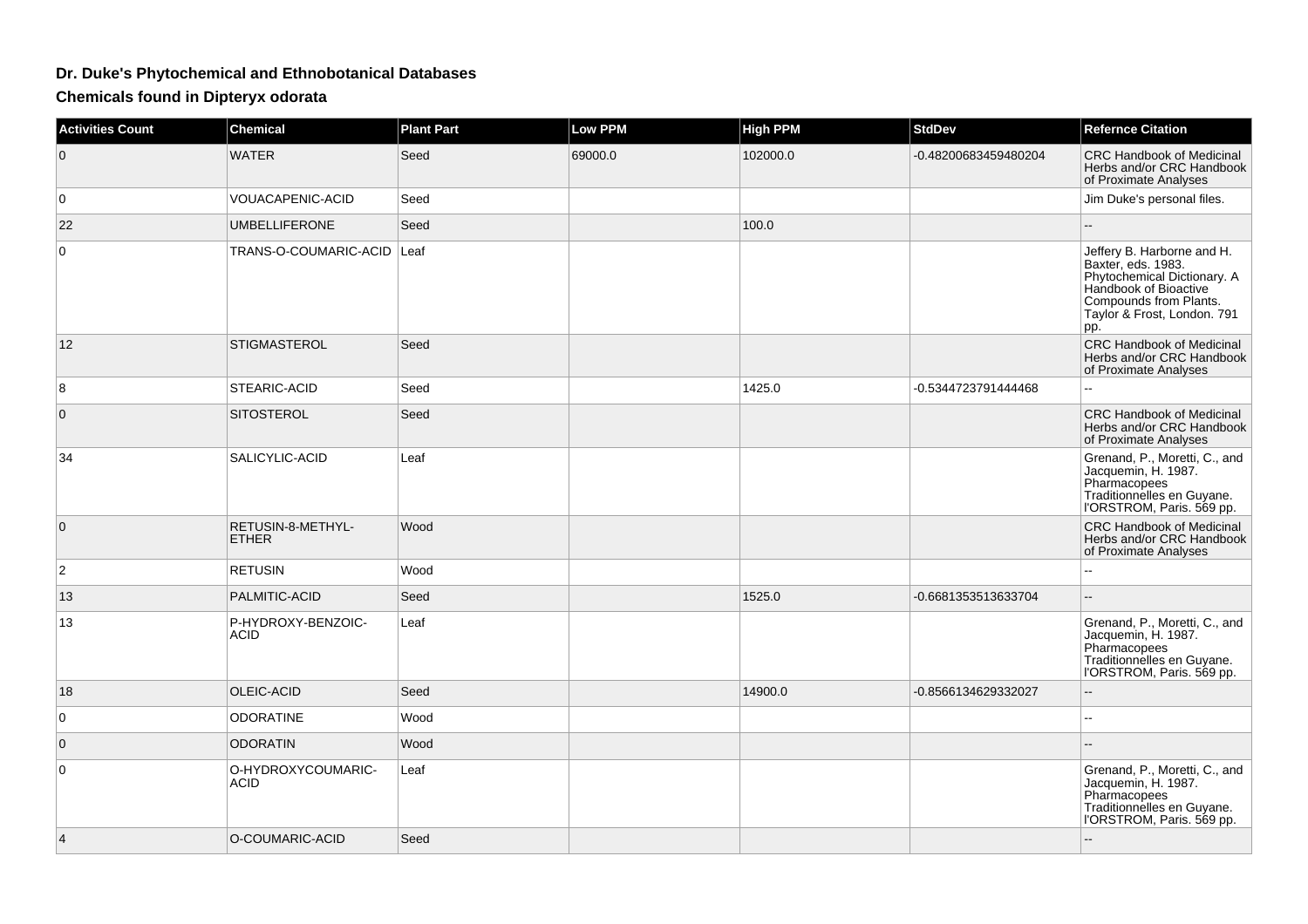| <b>Activities Count</b> | <b>Chemical</b>                                         | <b>Plant Part</b> | Low PPM | <b>High PPM</b> | <b>StdDev</b>        | <b>Refernce Citation</b>                                                                                                        |
|-------------------------|---------------------------------------------------------|-------------------|---------|-----------------|----------------------|---------------------------------------------------------------------------------------------------------------------------------|
| $\overline{4}$          | O-COUMARIC-ACID                                         | Leaf              |         |                 |                      | Grenand, P., Moretti, C., and<br>Jacquemin, H. 1987.<br>Pharmacopees<br>Traditionnelles en Guyane.<br>l'ORSTROM, Paris. 569 pp. |
| $\mathbf 0$             | METHYL-OLEATE                                           | <b>Bark</b>       |         |                 |                      | <b>CRC Handbook of Medicinal</b><br>Herbs and/or CRC Handbook<br>of Proximate Analyses                                          |
| $\mathbf 0$             | METHYL-LINOLENATE                                       | <b>Bark</b>       |         |                 |                      | <b>CRC Handbook of Medicinal</b><br>Herbs and/or CRC Handbook<br>of Proximate Analyses                                          |
| $\mathbf{0}$            | METHYL-LINOLEATE                                        | <b>Bark</b>       |         |                 |                      | <b>CRC Handbook of Medicinal</b><br>Herbs and/or CRC Handbook<br>of Proximate Analyses                                          |
| 0                       | MELILOTOSIDE-1-P-<br>COUMARYL-BETA-D-<br><b>GLUCOSE</b> | Fruit             |         |                 |                      | Grenand, P., Moretti, C., and<br>Jacquemin, H. 1987.<br>Pharmacopees<br>Traditionnelles en Guyane.<br>l'ORSTROM, Paris. 569 pp. |
| $\overline{0}$          | <b>MELILOTOSIDE</b>                                     | Fruit             |         |                 |                      | Grenand, P., Moretti, C., and<br>Jacquemin, H. 1987.<br>Pharmacopees<br>Traditionnelles en Guyane.<br>l'ORSTROM, Paris. 569 pp. |
| $\mathbf 0$             | MELILITIC-ACID                                          | Leaf              |         |                 |                      | Jim Duke's personal files.                                                                                                      |
| 21                      | <b>LUPEOL</b>                                           | <b>Bark</b>       |         |                 |                      | <b>CRC Handbook of Medicinal</b><br>Herbs and/or CRC Handbook<br>of Proximate Analyses                                          |
| 27                      | LINOLEIC-ACID                                           | Seed              |         | 3850.0          | -0.8848464334153376  | ۵۵                                                                                                                              |
| 8                       | <b>GENTISIC-ACID</b>                                    | Leaf              |         |                 |                      | Jim Duke's personal files.                                                                                                      |
| 61                      | <b>FERULIC-ACID</b>                                     | Leaf              |         |                 |                      | Grenand, P., Moretti, C., and<br>Jacquemin, H. 1987.<br>Pharmacopees<br>Traditionnelles en Guyane.<br>l'ORSTROM, Paris. 569 pp. |
| $\overline{0}$          | <b>FAT</b>                                              | Seed              |         | 250000.0        | -0.08105194719463996 | <b>CRC Handbook of Medicinal</b><br>Herbs and/or CRC Handbook<br>of Proximate Analyses                                          |
| $\mathbf 0$             | <b>DIPTERYXINE</b>                                      | <b>Bark</b>       |         |                 |                      |                                                                                                                                 |
| $\mathbf 0$             | <b>DIPTERYXIN</b>                                       | Wood              |         |                 |                      |                                                                                                                                 |
| 57                      | <b>COUMARIN</b>                                         | Seed              | 10000.0 | 35000.0         | 1.0                  | <b>CRC Handbook of Medicinal</b><br>Herbs and/or CRC Handbook<br>of Proximate Analyses                                          |
| $\mathbf 0$             | COUMARIC-ACID-BETA-<br><b>GLUCOSIDE</b>                 | Seed              |         |                 |                      | <b>CRC Handbook of Medicinal</b><br>Herbs and/or CRC Handbook<br>of Proximate Analyses                                          |